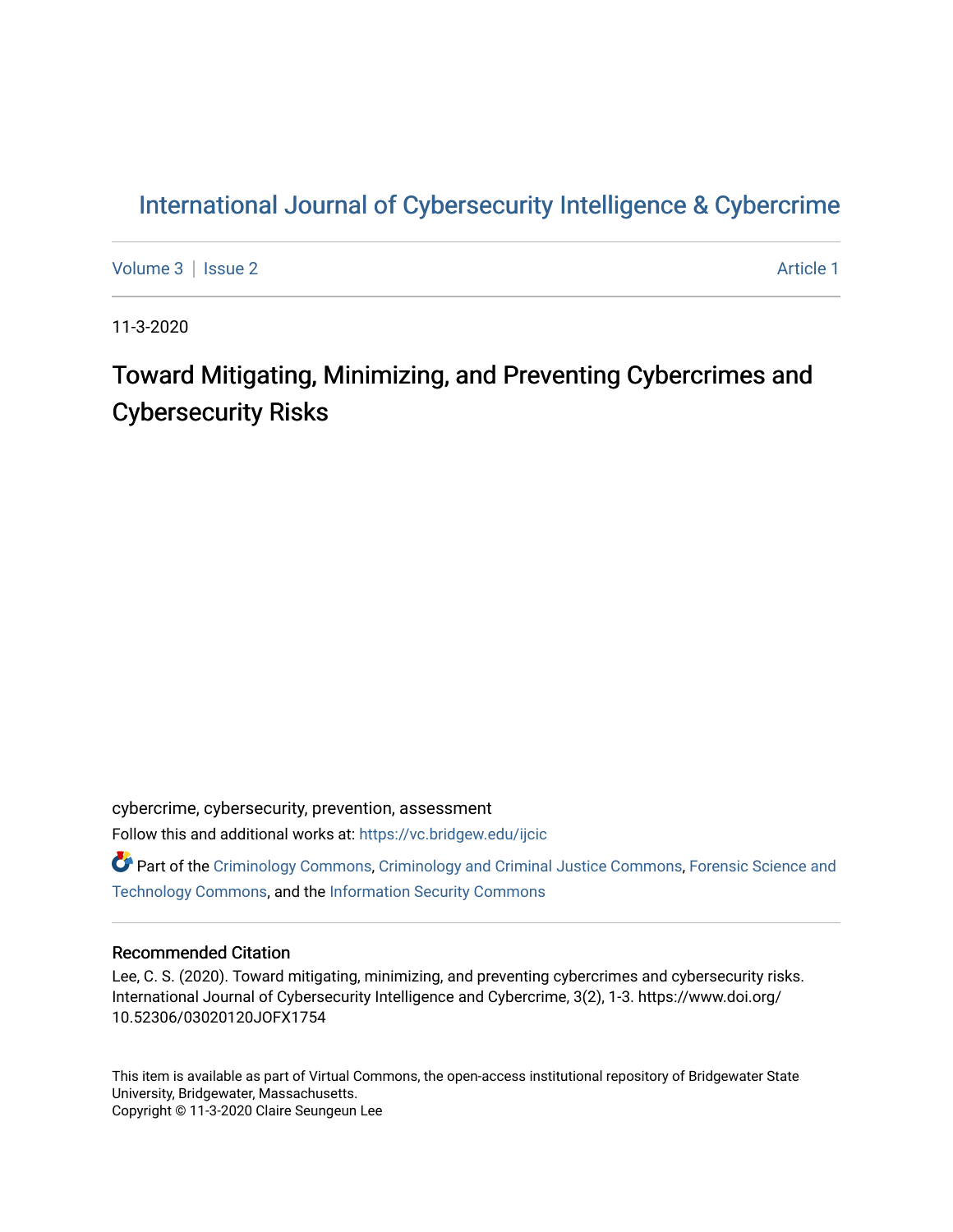# **Toward Mitigating, Minimizing, and Preventing Cybercrimes and Cybersecurity Risks**

Claire Seungeun Lee\*, University of Massachusetts Lowell, U.S.A

*Keywords; cybercrime, cybersecurity, prevention, assessment*

#### Abstract:

Cybercrime and cybersecurity are emerging fields of research, shaped by technological developments. Scholars in these interconnected fields have studied different types of cybercrimes as well as victimization and offending. Increasingly, some of these scholars have focused on the ways in which cybercrimes can be mitigated, minimized, and even prevented. However, such strategies are often difficult to achieve in reality due to the human and technical factors surrounding cybercrimes. In this issue of the *International Journal of Cybersecurity Intelligence and Cybercrime*, three papers adequately address such challenges using college student samples and nationally representative samples, as well as a framework through which cybersecurity can be better managed. Theoretically speaking, these studies use traditional criminological theories to explore different types of cybercrimes and cybersecurity while enhancing our understandings of both. The issue is concluded with a book review of a work about computer crime that was published before the Internet age and offers useful insights for current and future cybercrime studies.

#### Introduction

 In the emerging fields of cybercrime and cybersecurity, scholars have studied cases of cybercrime victimization and cybersecurity breaches, as well as the correlations between them. This current issue of IJCIC makes a contribution to the extant literature by shedding light on the prevention and assessment of cybercrime and cybersecurity, and by examining the often neglected and understudied yet important "canon" of cybercrime-related book reviews. This issue includes the following three articles on 1) the effects of self-control on the cybercrime victim-offender overlap, 2) the cyber-situational prevention of cybercrimes, and 3) developing a cybersecurity assessment for a technologized global public health domain, and closes with a book review of *Tales of Electronic Thievery, Embezzlement, and Fraud.*

© 2020 IJCIC 2578-3289/2020/09

<sup>∗</sup> Corresponding author

Claire Seungeun Lee, Ph.D., School of Criminology and Justice Studies, University of Massachusetts Lowell, 113 Wilder Street, Lowell, MA, 01854, U.S.A.

Email: claire\_lee@uml.edu

Reproduction, posting, transmission or other distribution or use of the article or any material therein, in any medium as permitted by written agreement of the International Journal of Cybersecurity Intelligence and Cybercrime, requires credit to the Journal as follows: "This Article originally appeared in International Journal of Cybersecurity Intelligence and Cybercrime (IJCIC), 2020 Vol. 3, Iss. 2, pp. 1-3" and notify the Journal of such publication.

International Journal of Cybersecurity Intelligence and Cybercrime, Vol. 3, Iss. 2, Page. 1-3, Publication date: September 2020.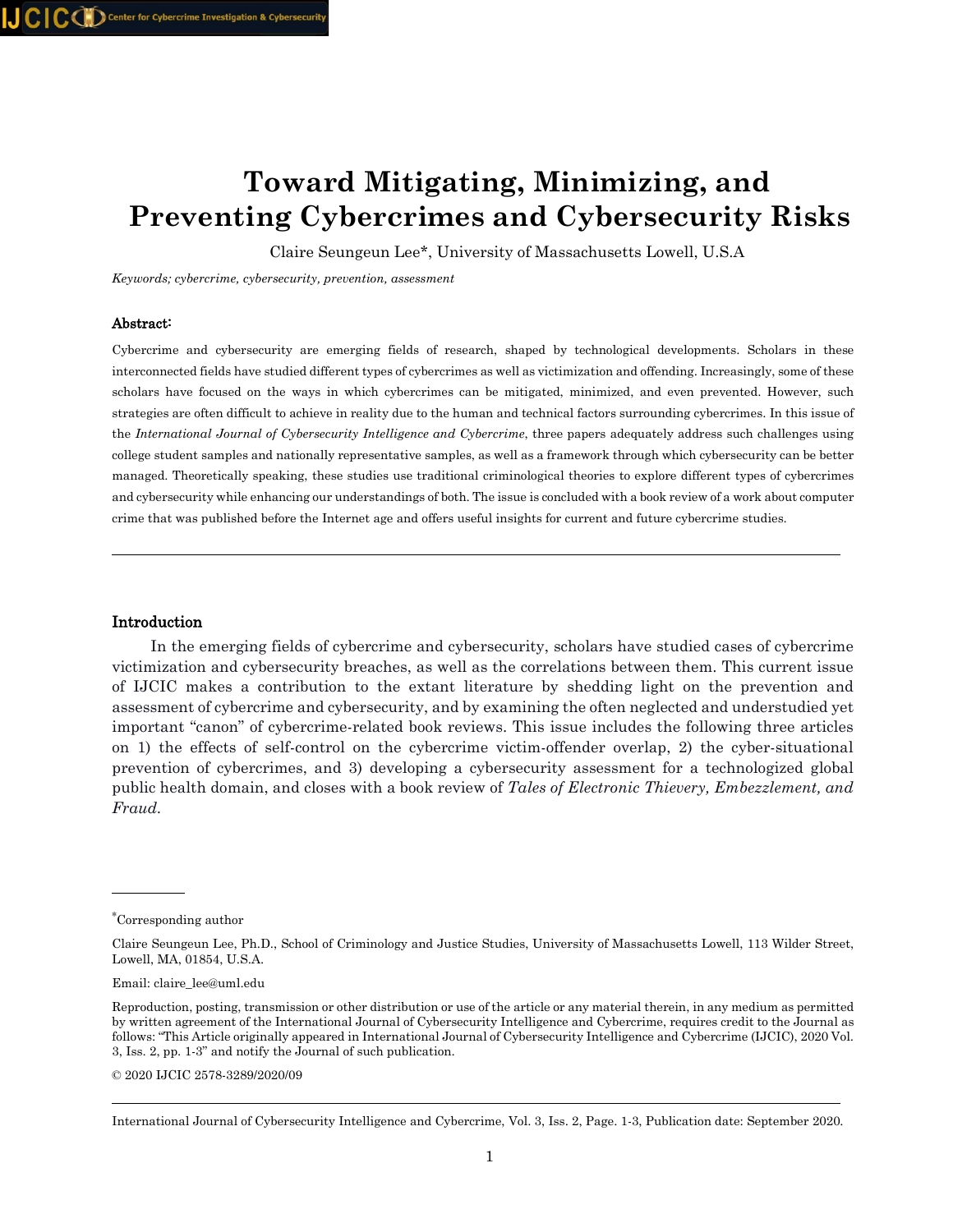Review of Fundamental Lee

### **Overview**

 Brooke Nodeland's paper "The Effects of Self-control on the Cybercrime Victim-Offender Overlap" (2020, this issue) is a meaningful addition to the existing literature on the victim-offender overlap in cybercrimes, which is one of the areas currently growing within cybercrime studies. The author utilized a survey of American college students to explore how self-control affects cyber offending, cyber victimization, and the cyber victim-offender overlap. A low level of self-control is highly associated with cyber offending and cyber victim-offending, yet, by contrast, this is not the case with cyber victimization. The author also found that having a peer who exhibits deviant behavior plays an important role in the likelihood of another individual becoming involved in cyber offending, cyber victim-offending, and cyber victimization. This paper's results are important because one of the challenging tasks for researchers is finding ways to apply existing traditional criminological theories to the new realm of cybercrime.

 The next paper, titled "Cyber-Situational Crime Prevention and the Breadth of Cybercrimes among Higher Education Institutions," written by Sinchul Back and Jennifer LaPrade (2020, this issue), examined a nationally representative dataset on cybercrime and cybersecurity in U.S. higher education institutions. The authors offer innovative insights through the framework of situational crime prevention. While the situational crime prevention theory is a well-known criminological theory, it is not often applied to cybercrime studies. In this paper, the authors used the theory convincingly to analyze the association between common cybersecurity measures, crime prevention activities, and cybercrimes. Their results show that cyber-SCP techniques of "target hardening, entry/exit screening, and reducing temptation" can be considered as preventive measures for cyber-threats as well. This paper has implications not only for the field but also for higher education institutions in America and elsewhere in mitigating cybersecurity threats and enhancing cybersecurity risks.

 Next, Stanley Mierzaw and his colleagues' research, titled "Proposal for the Development and Addition of a Cybersecurity Assessment Section into Global Public Health Involving Technology" (2020, this issue), proposed cybersecurity assessment in the global public health realm. While cybersecurity for health domains has been discussed by media and academics anecdotally and on a case study basis, a relatively smaller body of cybersecurity research has used empirical evidence to analyze this cybersecurity health phenomenon. The author offered a framework for minimizing cybersecurity and information security risks for public, non-profit, and healthcare organizations. At the same time, he opened up the discussion on public health as a field warranting potential cybersecurity risks. Such discussions are highly important as we are all in the COVID-19 pandemic together.

 Lastly, Brian Nussbaum offers a book review on one of the forgotten classics of cybersecurity, Whiteside's (1978) *Computer Capers: Tales of Electronic Thievery, Embezzlement, and Fraud.* The author brings our attention to this book, which he argues is an important and valuable yet lesser-known resource in the fields of cybersecurity and cybercrime competing against the numerous recent books written by journalists and academics. While the field is changing rapidly with technological advancements, the author emphasized that we need to go back to basics. Interestingly, the book was set and published before the Internet age. Computer crimes described in the book can be linked to the later Computer Fraud and Abuse Act, among other legal measures.

 *Computer Capers* gives us insights about not only types of attacks but also attackers' characteristics and their motives. In his book review, Nussbaum also links "old" computer crimes to recent cybercrimes and cybersecurity breaches. The book, as well as the book review, will be useful for researchers and students in the field, particularly those who were born after this book was published.

International Journal of Cybersecurity Intelligence and Cybercrime, Vol. 3, Iss. 2, Page. 1-3, Publication date: September 2020.